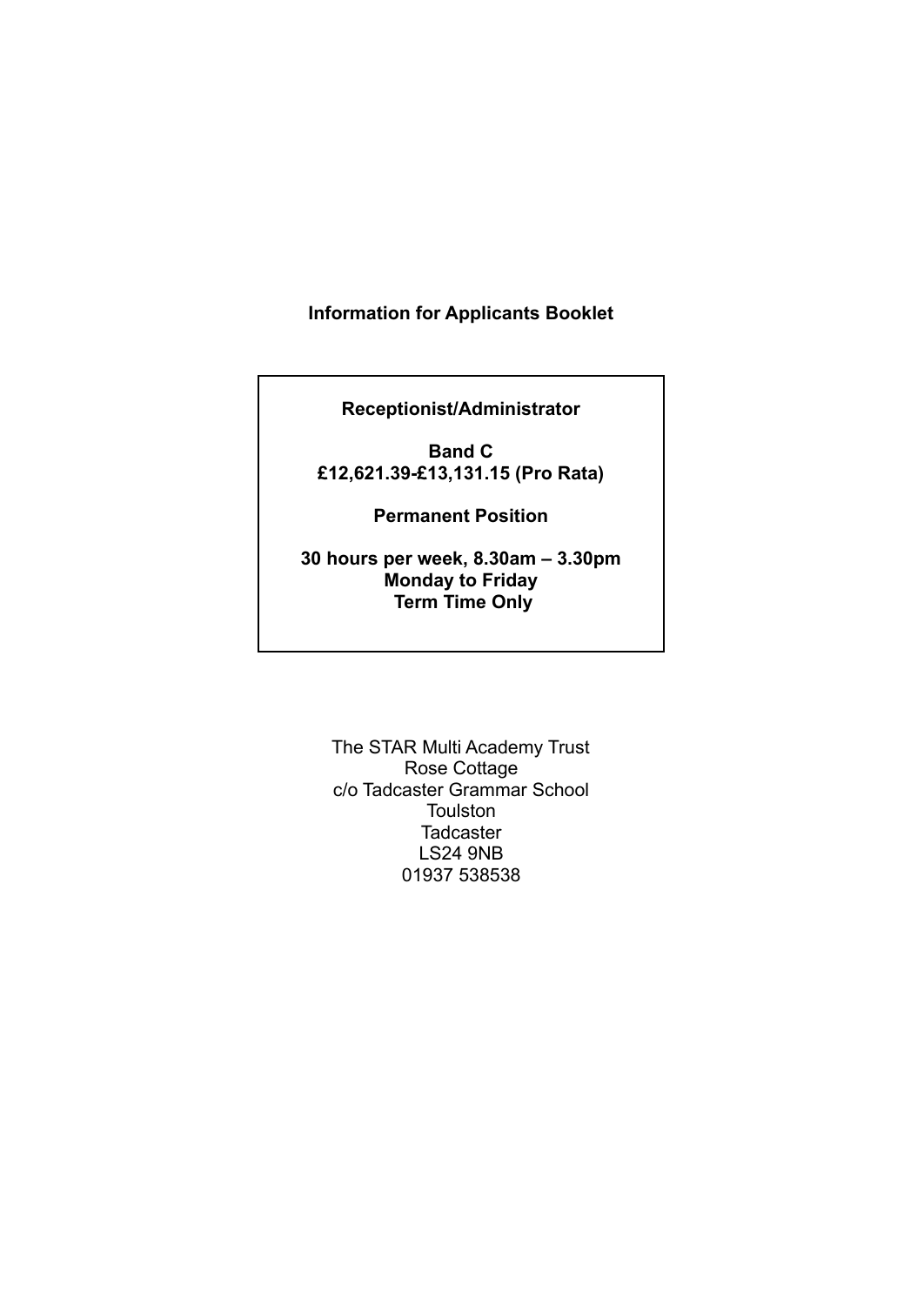

June 2022

Dear Applicant

Thank-you for your interest in the post of Receptionist/Administrator at Sherburn Hungate Primary School.

Associate staff play a really key role within the STARMAT. We value and support all of our staff and expect them to strive for personal improvement and go the extra mile.

If you feel you are ready for a fantastic challenge and would like to know more about the STARMAT and our activities in more detail, please take a look at our website at www.starmat.uk. To apply for the post please complete the STARMAT online application. Your supporting statement should not exceed one side of A4 and should address the following points:-

- ∙ Relevant training and experience
- ∙ Personal skills and qualities
- ∙ Why you want the job

If you would like further information, please do not hesitate to contact Julie Carter on 01977 682434 or email [admin@shp.starmat.uk.](mailto:admin@shp.starmat.uk)

Thank you for your interest in this post, I look forward to meeting you.

Yours sincerely

Mr Martyn Broom **Headteacher** Sherburn Hungate Primary School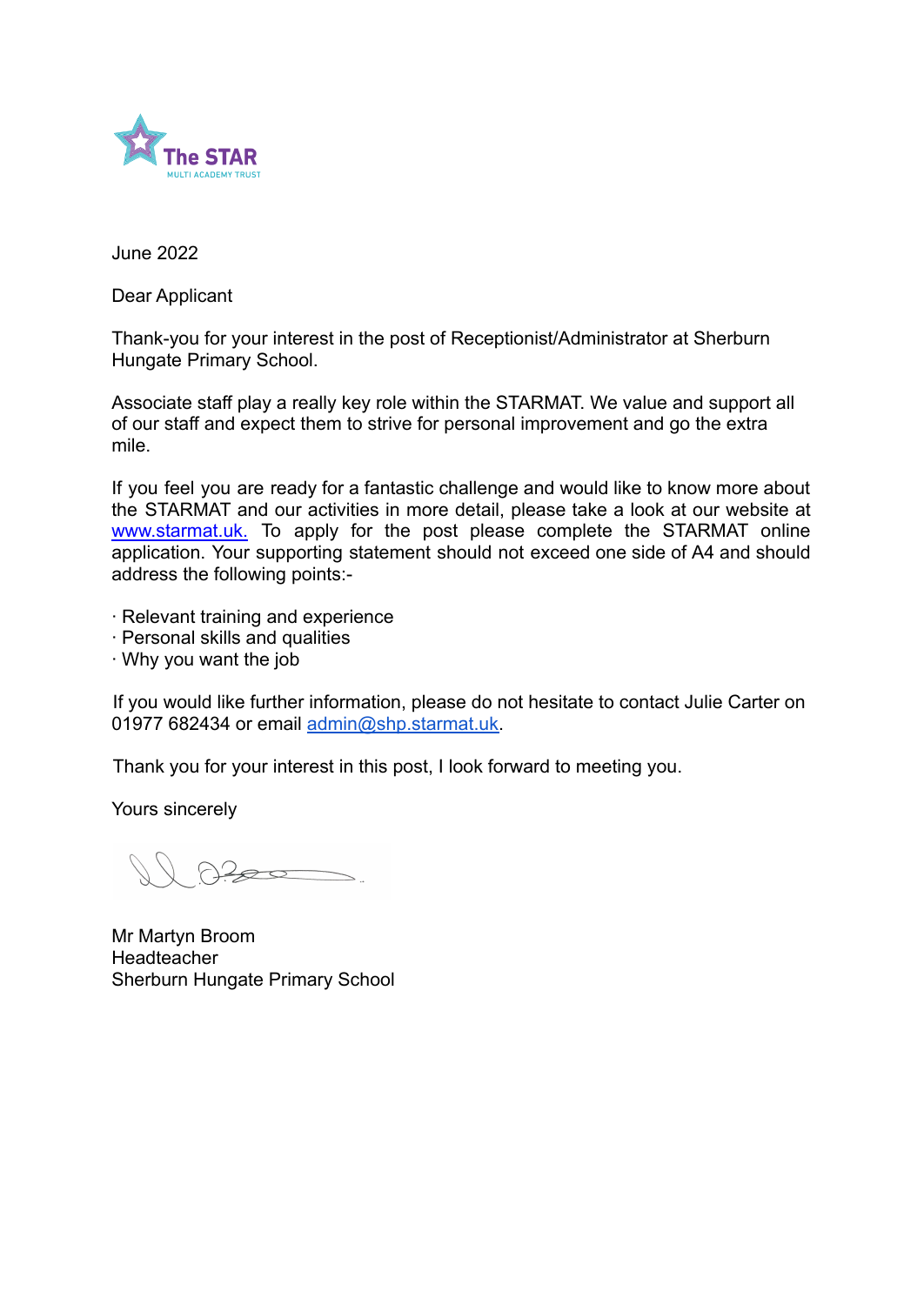

## **Timescale for the Selection Process**

| Closing time/date for<br>applications | Wednesday 29th June 2022 |
|---------------------------------------|--------------------------|
| Shortlisting                          | Thursday 30th June 2022  |
| <b>Interview Day</b>                  | Tuesday 5th July 2022    |

Please email any queries to:

j.carter@shp.starmat.uk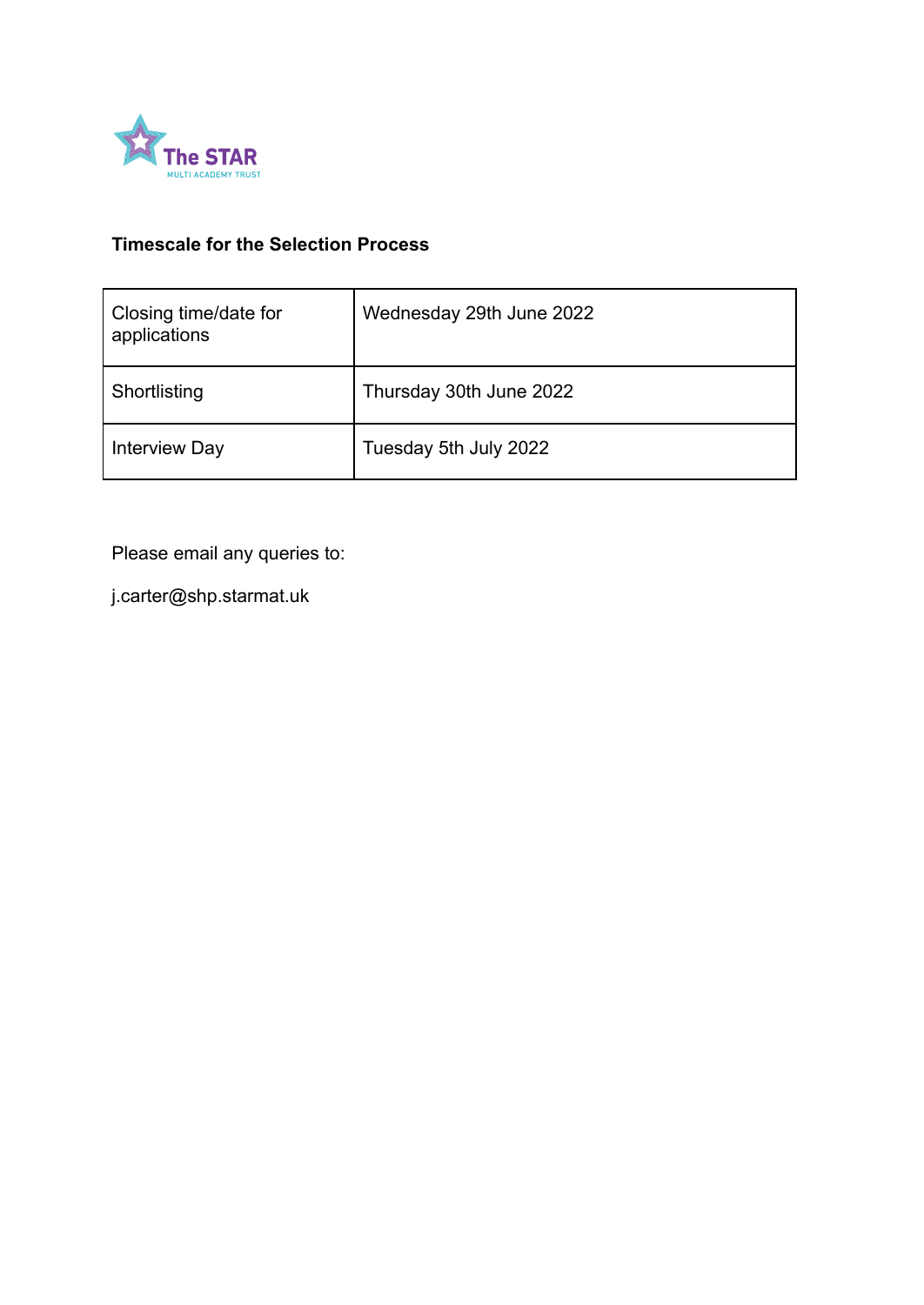

### **THE SELECTION PROCESS**

If you wish to apply for the post of Receptionist/Administrator, then you should:

- Fully complete the online application form [https://bit.ly/STARSupportApp,](https://bit.ly/STARSupportApp) ensuring all details are accurate and all declarations are signed. Please ensure you include details of two professional referees with one being your current employer (with email addresses). We do not accept CVs.
- Your Supporting Statement within your application form should be equivalent to 1 side of A4 Arial 11 point, 1.15 spacing, maximum (we would advise that you prepare this separately in a word processing program first and then paste into the form), addressing the following:

How your experience to date best fits you to the requirements of the following sections of the person specification:

- Experience
- $\bullet$  Skills and knowledge generic
- Skills and knowledge special to role

The short-listing process will, in part, assess your ability to communicate effectively and accurately in the written word.

Remember when addressing the above, *less is sometimes more.*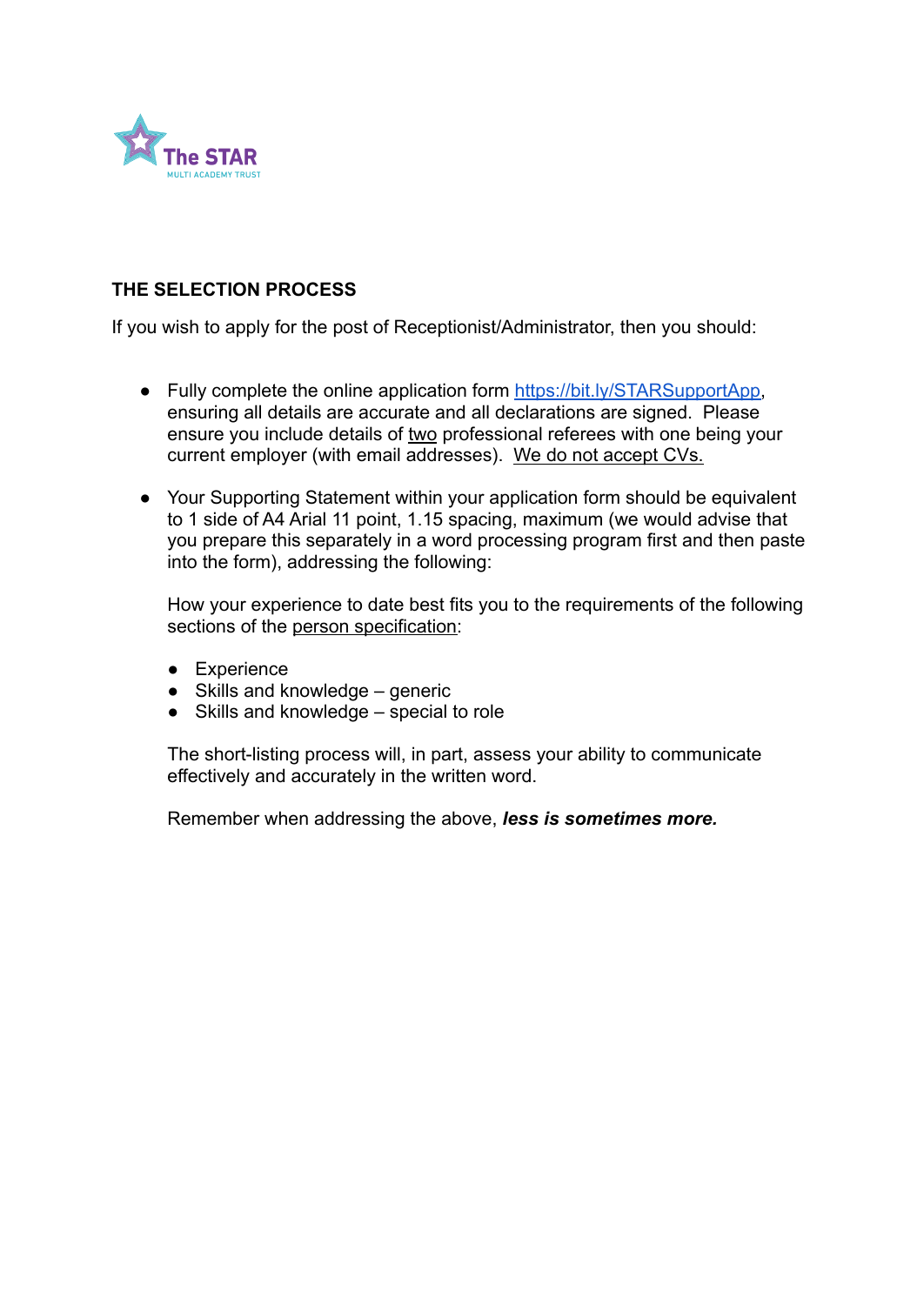

#### Welcome to our Trust

There has been a strong tradition of collaboration between our 11 partner schools for many years which culminated in the establishment of the STAR Teaching School Alliance in 2016 and then the STAR Multi Academy Trust (STAR MAT) was 'born' in May 2018. You can visit our website here.

Our Trust is an exciting venture which allows us to strengthen our existing partnerships still further. We have chosen to form a Trust of local schools for the following reasons:

• **Of significance within our Trust aims and values are wellbeing and safeguarding.** We know that effective learning takes place in an inclusive environment, where pupils feel happy, confident and supported, where they are valued for their unique individuality and educated to keep themselves safe from harm. These threads run through all that we do.

• **We want our pupils and students to achieve even better outcomes and for all of our pupils to receive an outstanding education.** We will continue to build and secure local school improvement capacity, and shared development strategies, which will help us do this, by providing appropriate levels of challenge and support within the partnership. We are building on strong relationships and high levels of trust. We are developing shared approaches to the curriculum as well as shared 'pedagogy' for teaching and learning. We are actively developing a 'Digital Entitlement' for our young people such as they can move on to further education and employment with confidence.

• **We are near enough to each other to build a strong local partnership**, building greater community cohesion, and more shared activities across all of our schools, benefiting pupils and students as well as our staff. These include shared approaches to curriculum planning, teaching and learning and already include opportunities to share specialist roles across more than one school – getting the expertise in the right place. Our growth strategy has a simple premise – we want to serve our locality with the best possible education.

• **Together we want to provide greater opportunities for recruiting new staff**, to retain our existing staff, facilitate leadership development and enhance staff professional development. Our staff are proud to work with STAR; we want our ethos and principles to continue to shine.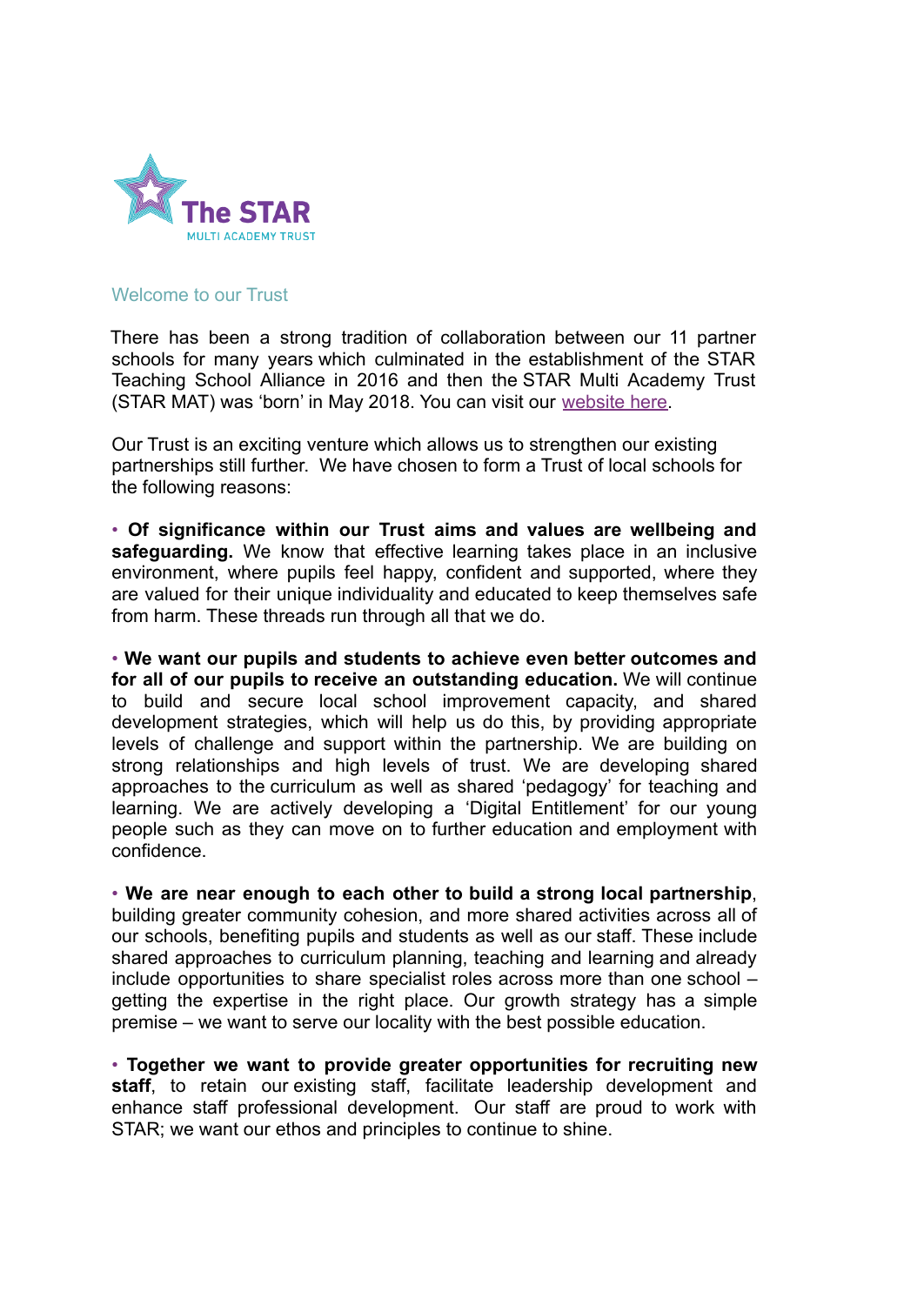• **We know that our formal partnership can more easily achieve 'better value' and financial stability** by having more efficient central and shared services and enabling individual schools within the partnership to focus more resources on teaching, learning and pupil/student support. As a MAT of over 4000 pupils we have access to the School Condition Allocation (SCA) which has enabled us to invest £2million into our school buildings over the first two years of our Trust. There is still much to do, but we will strive for world class educational premises for all of our students.

• **We will work together to support – and challenge – each other** through effective governance and accountability at local level. As good and outstanding schools working together in an already strong Teaching School Alliance, we are very well-placed to achieve this. That said, we continue to look externally for challenge, support and partnership from local authorities, other Trusts and organisations – to be the very best that we can be.

### **Our Vision**

To develop outstanding education in all our schools, which will enable every young person to flourish and realise their full potential.

### **Our Aims**

We will:

- Ensure that our children achieve the best possible outcomes
- Develop the whole child; personally, culturally and spiritually
- Be inclusive; have a particular commitment to our most vulnerable children
- Teach our children to live well together and to make wise choices
- Ensure that our children are safe from harm
- Work to ensure that our schools are enjoyable places for children to learn.

### **Our Core Principles**

We:

- Expect our schools to actively support each other and to share best practice for the benefit of all
- Are committed to providing services that will keep our schools compliant, financially robust and continuously improving
- Want all of our schools to retain and celebrate their distinctive identity.

We are:

- Open, honest, fair and straightforward
- Receptive to change and challenge
- Pioneering and outward facing
- Trusting, respectful and supportive of each other
- Prepared to listen to advice
- Empowering of others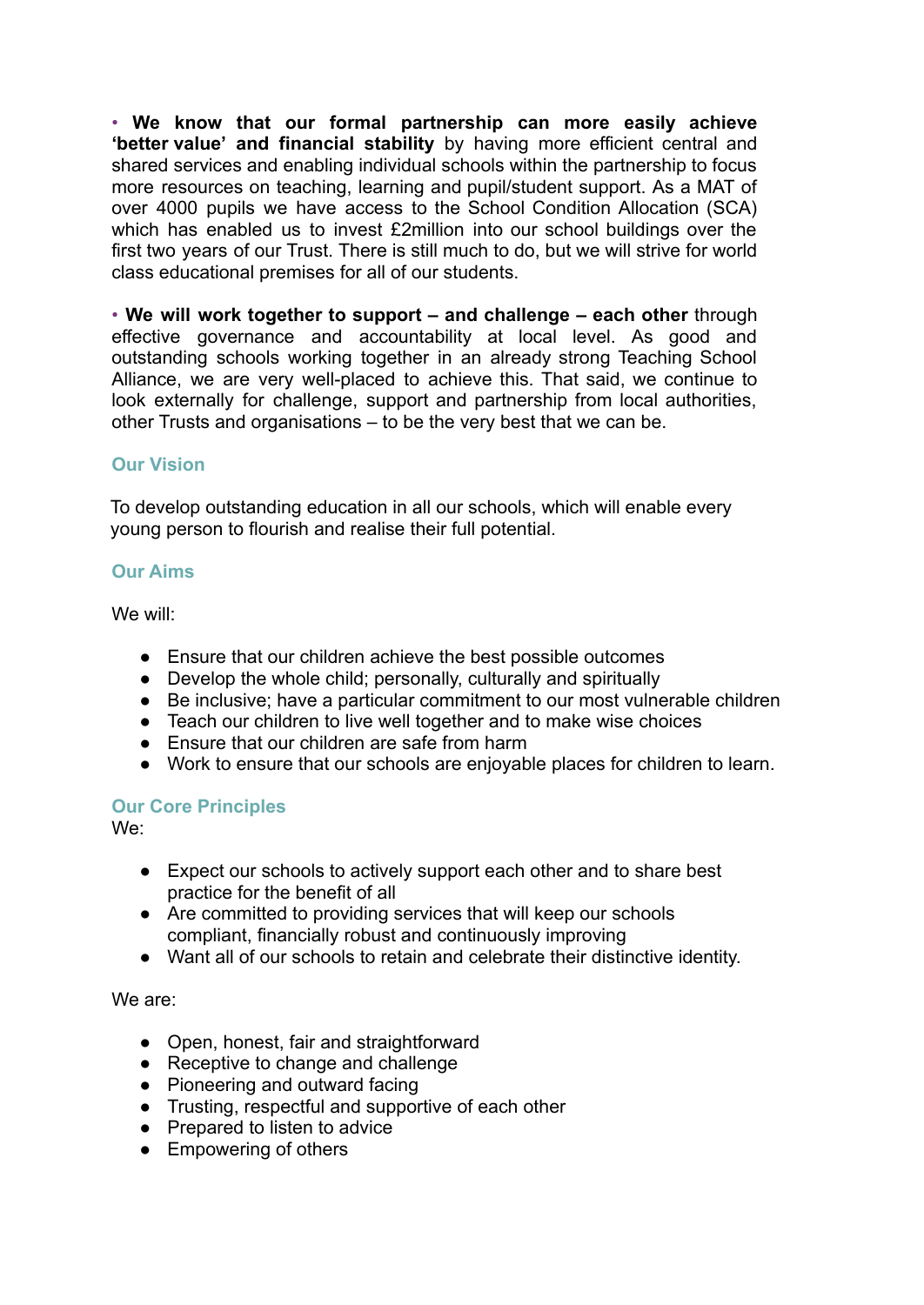#### **Our Schools**

Appleton Roebuck Primary Brayton Church of England Primary Kellington Primary Kirk Fenton Church of England Primary Monk Fryston Church of England Primary and Saxton Church of England Primary (federation) Riverside School, Tadcaster Sherburn High School Sherburn Hungate Primary South Milford Primary Tadcaster Grammar School

We want all of our schools to retain and celebrate their distinctive identity; it is the strong structure and partnership within our Trust which can enable strong practice to exist in all our schools.

We often talk about being *'stronger together'* through the collaborative, collegiate approach we take within the Trust.

It is a model of close partnership; our Trust has been successful because it has been founded on a group of schools with both a tight geographic footprint and most vitally many years of working together through shared vision, values and culture. We have developed many shared approaches including with regard curriculum planning, teaching and learning and opportunities to share specialist roles across more than one school. The Trust also provides appropriate levels of quality assurance, challenge and where necessary support within the partnership; we do this building on strong existing and well established relationships.

Together we want to provide greater opportunities for recruiting new staff, to retain our existing staff, facilitate leadership development and enhance staff professional development. Our aim is to be an excellent, ethical, employer. As a previous Teaching School, STAR will continue to offer Initial Teacher Training and has many leaders with accreditations such as LLE and SLE. Moving forwards, we are excited to be working with the Selby and Wakefield Teaching School Hub on the roll-out of the Early Careers Framework, NPQs and other threads of CPD in our locality.

At a time of reduced funding in schools, our formal partnership has already been able to achieve 'better value' and financial stability, by having more efficient central and shared services and through the partnership to focus more resources on teaching, learning and student support. As a Trust of over 4000 students, and 11 schools, we have access to significant School Condition Allocation (SCA), which enables us to access significant capital funding to invest in improvements to our school estate.

We provide support and challenge through effective governance and accountability at local level with Local Governing Bodies which are linked through to the Board of Trustees through a Scheme of Delegation. At all levels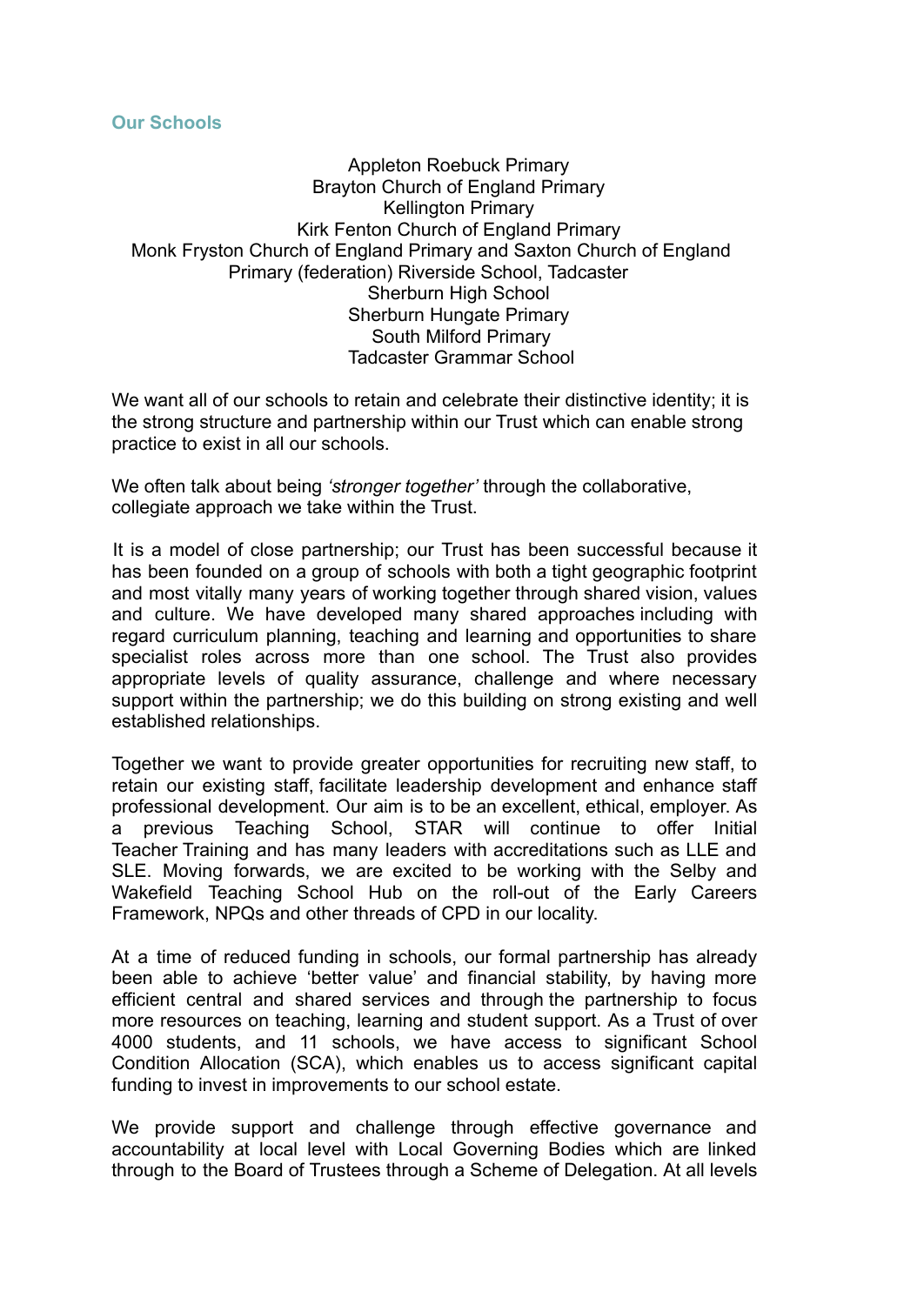there are highly evolved and consulted planners, guidance, advice and support.

If you would like any further information, please do not hesitate to contact me.

Best wishes,

*Ian Yapp Chief Education Officer STAR Multi-Academy Trust*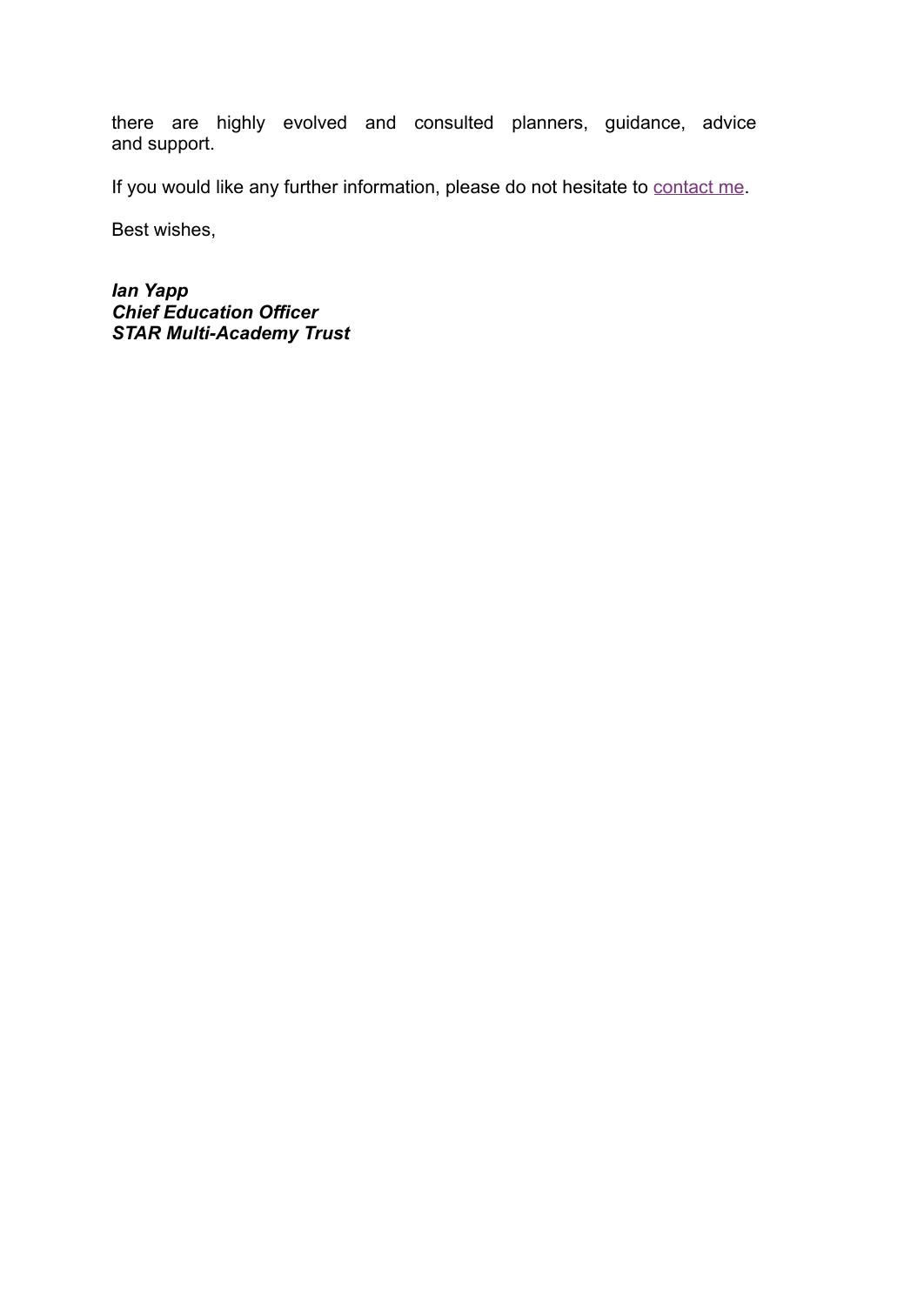

### **JOB DESCRIPTION RECEPTIONIST/ADMINISTRATOR**

#### **POST: Receptionist/Administrator**

GRADE: C

RESPONSIBLE TO: School Business Manager/ Headteacher

STAFF MANAGED: None

**JOB PURPOSE:** To provide Front of House/Administration support service to Sherburn Hungate Primary School to support and enhance the educational provision it provides.

**JOB CONTEXT:** Works within the busy environment of the school office, managing the front of house for the school, providing a reception/administrative service, where excellent organisational skills are essential to cope with the demands of having to deal with a variety of tasks.

The STAR MAT is committed to safeguarding and promoting the welfare of our children. We have a robust safeguarding policy and all staff receive training relevant to their role at induction and throughout employment. We expect all staff and volunteers to share this commitment. This post is subject to a satisfactory enhanced Disclosure and Barring Service criminal records check for work with children. All staff participate in the STAR MAT's performance management scheme.

### **ACCOUNTABILITIES / MAIN RESPONSIBILITIES**

| Operational<br><b>Issues</b> | Deal with all Reception duties, answer all external calls<br>and deal with parent/pupil enquiries<br>• File, sort and index paperwork, including incoming<br>and outgoing post, transmit documents and<br>photocopy.<br>• Compile standard letters, documents, orders and<br>lists as directed by the SBM or Headteacher.<br>• Assist with reprographics as required.<br>Undertake simple financial tasks as directed by<br>SBM.<br>Input transactions onto SAGE financial<br>$\bullet$<br>management system, as directed by SBM.<br>Maintain and update all necessary records using<br>$\bullet$<br>manual and computerised systems and check |
|------------------------------|------------------------------------------------------------------------------------------------------------------------------------------------------------------------------------------------------------------------------------------------------------------------------------------------------------------------------------------------------------------------------------------------------------------------------------------------------------------------------------------------------------------------------------------------------------------------------------------------------------------------------------------------|
|                              | entries.                                                                                                                                                                                                                                                                                                                                                                                                                                                                                                                                                                                                                                       |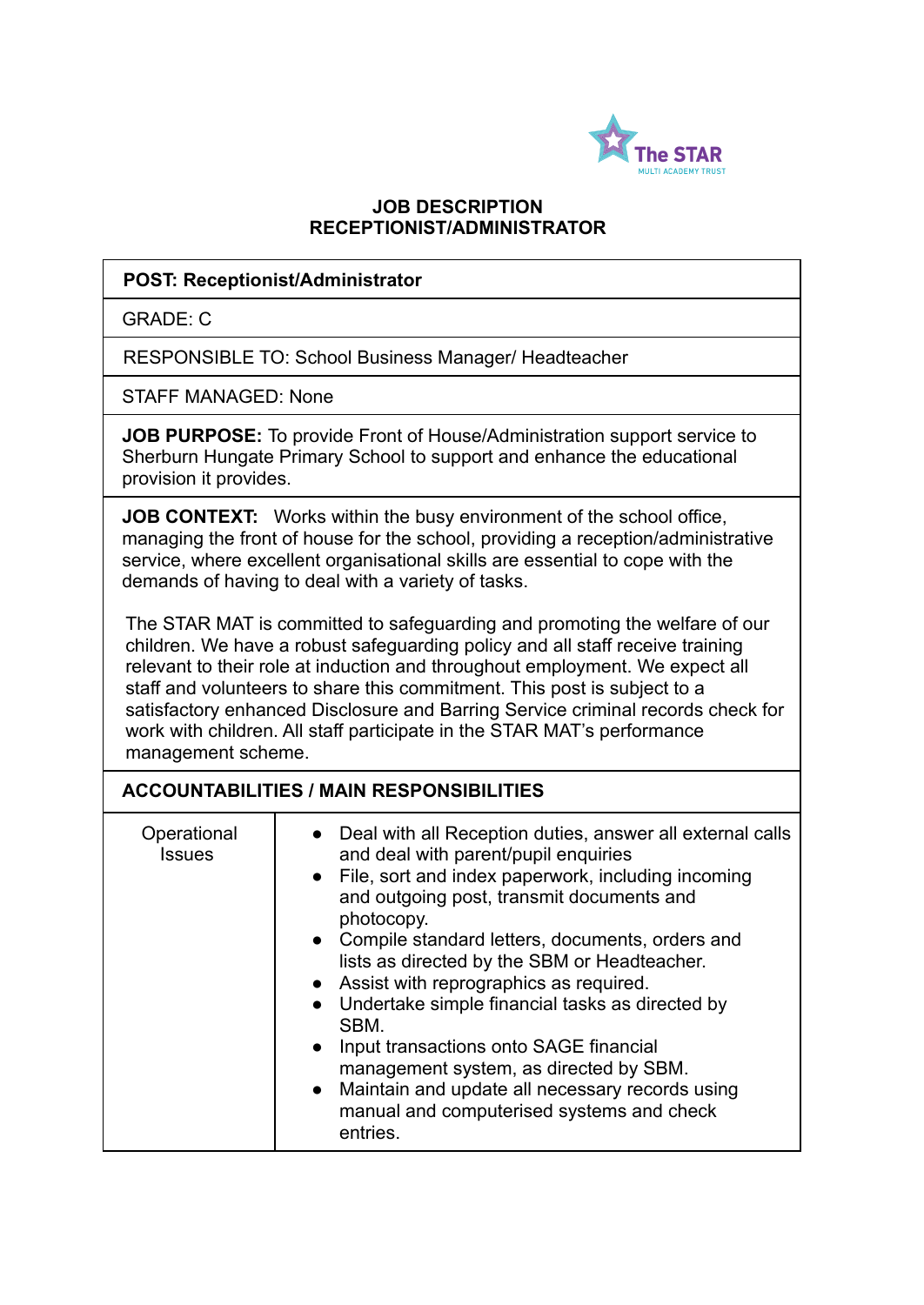|                            | Assist in the collation of materials, eg. school<br>brochures<br>Maintain a diary of appointments and activities for<br>the school.<br>Support and respond to enquiries and concerns<br>$\bullet$<br>raised by parents, children or staff and redirect the<br>stakeholders as appropriate to members of the staff<br>team for specialist support.                                                                                                                                    |
|----------------------------|--------------------------------------------------------------------------------------------------------------------------------------------------------------------------------------------------------------------------------------------------------------------------------------------------------------------------------------------------------------------------------------------------------------------------------------------------------------------------------------|
| Communications             | Undertake reception duties; act as first point of<br>$\bullet$<br>contact in response to telephone and face to face<br>enquiries.<br>Communicate effectively with other staff, visitors,<br>$\bullet$<br>children and their families/carers.<br>Attend staff meetings and training days by<br>agreement with the Headteacher.<br>Support the administration of promoting the school<br>$\bullet$<br>through, for example, the school website, social<br>media, press and advertising |
| Resource<br>management     | • Place stationery orders as instructed by<br>SBM/Headteacher<br>• Ensure organisation of resource orders received into<br>school<br>• Participate in training and other learning activities and<br>performance development as required<br>• Highlight additional training and supervision needed to<br>build on your skills and knowledge                                                                                                                                           |
| Safeguarding               | • Know about data protection issues in the context of<br>your role<br>• Maintain confidentiality as appropriate<br>Be responsible for promoting and safeguarding the<br>welfare of children and young people that you are<br>responsible for and come into contact with                                                                                                                                                                                                              |
| Systems and<br>Information | Be aware that different types of information exist (for<br>example confidential information, personal data and<br>sensitive personal data), and appreciate the<br>implications of those differences<br>Share information appropriately $-$ in writing, by<br>$\bullet$<br>telephone, electronically and in person.                                                                                                                                                                   |
| Data Protection            | To comply with the MAT policies and supporting<br>documentation in relation to Information Governance,<br>this includes Data Protection, Information Security<br>and Confidentiality.                                                                                                                                                                                                                                                                                                |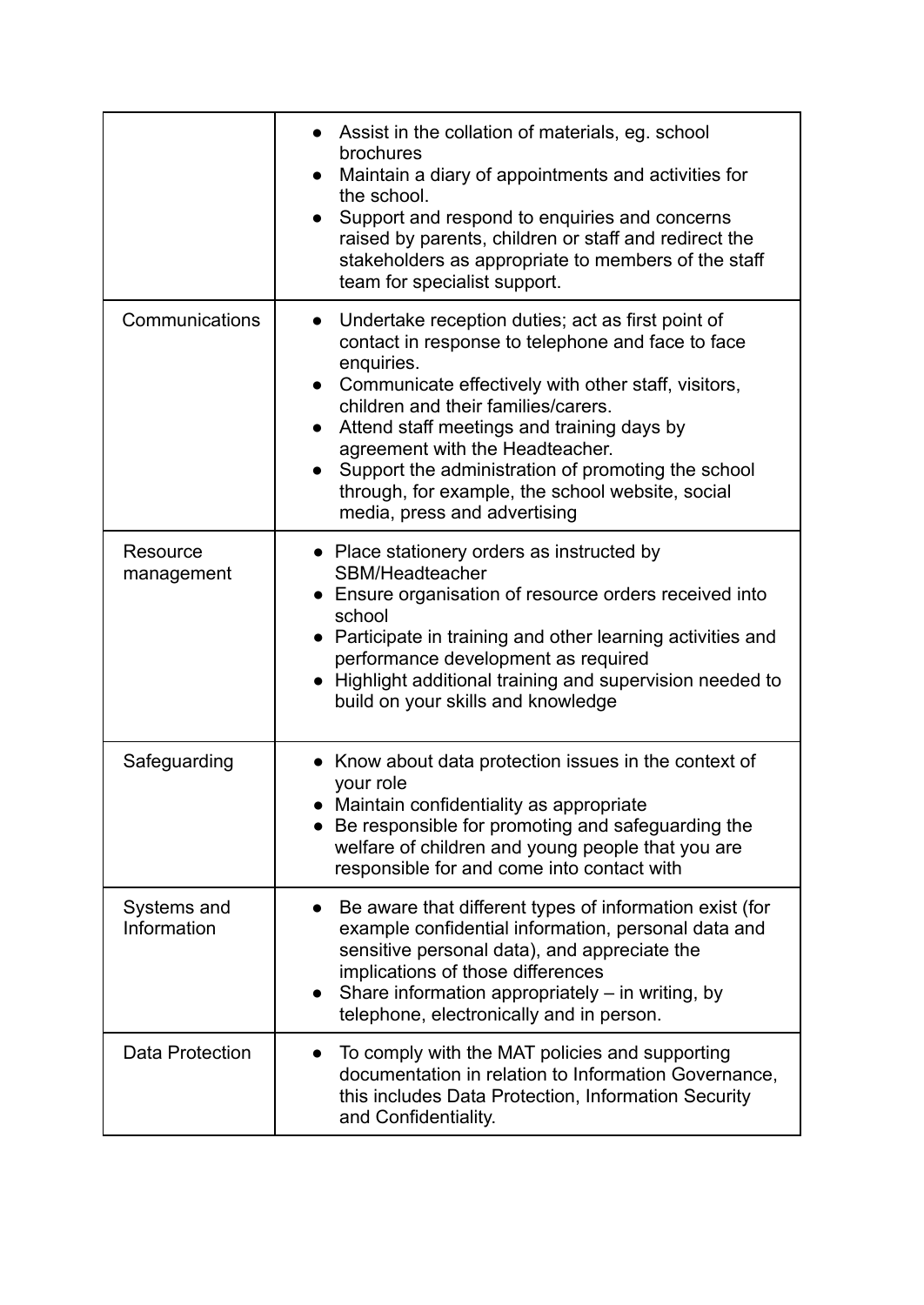| Health and<br>Safety | Be aware of and implement your health and safety<br>responsibilities as an employee and where<br>appropriate, any additional specialist or managerial<br>health and safety responsibilities as defined in the<br>Health & Safety Policy and Procedure.                                                                                                                                                                                                                                                                                                                                                         |
|----------------------|----------------------------------------------------------------------------------------------------------------------------------------------------------------------------------------------------------------------------------------------------------------------------------------------------------------------------------------------------------------------------------------------------------------------------------------------------------------------------------------------------------------------------------------------------------------------------------------------------------------|
| <b>Equalities</b>    | We aim to make sure that services are provided fairly<br>to all sections of our community, and that all our<br>existing and future employees have equal<br>opportunities.<br>Ensure services are delivered in accordance with<br>the aims of the equality Policy Statement.<br>Develop your own understanding of equality issues.                                                                                                                                                                                                                                                                              |
| Flexibility          | The STAR MAT provides front line services, which<br>recognises the need to respond flexibly to changing<br>demands and circumstances. Whilst this job outline<br>provides a summary of the post, this may need to be<br>adapted or adjusted to meet changing circumstances.<br>Such changes would be commensurate with the<br>grading of the post and would be subject to<br>consultation. All staff are required to comply with MAT<br>Policies and Procedures.                                                                                                                                               |
| Customer<br>Service  | The STAR MAT requires a commitment to equity of<br>access and outcomes, this will include due regard to<br>equality, diversity, dignity, respect and human rights<br>and working with others to keep vulnerable people<br>safe from abuse and mistreatment.<br>The STAR MAT requires that staff offer the best<br>level of service to their customers and behave in a<br>way that gives them confidence. Customers will be<br>treated as individuals, with respect for their<br>diversity, culture and values.<br>Understand your own role and its limits, and the<br>importance of providing care or support. |
| Date of Issue        | April 2022                                                                                                                                                                                                                                                                                                                                                                                                                                                                                                                                                                                                     |

This job description is not your contract of employment, or any part of it. It has been prepared only for the purpose of the Trust and School organisation and may change either as your contract changes or as the organisation of the Trust or School is changed. Whilst this job outline provides a summary of the post, it is not a comprehensive list or description and the job will evolve to meet changing circumstances. Such changes would be commensurate with the grading and conditions of service of the post and would be subject to discussion and consultation. All staff are required to comply with the Trust and School's policies, procedures and ethos.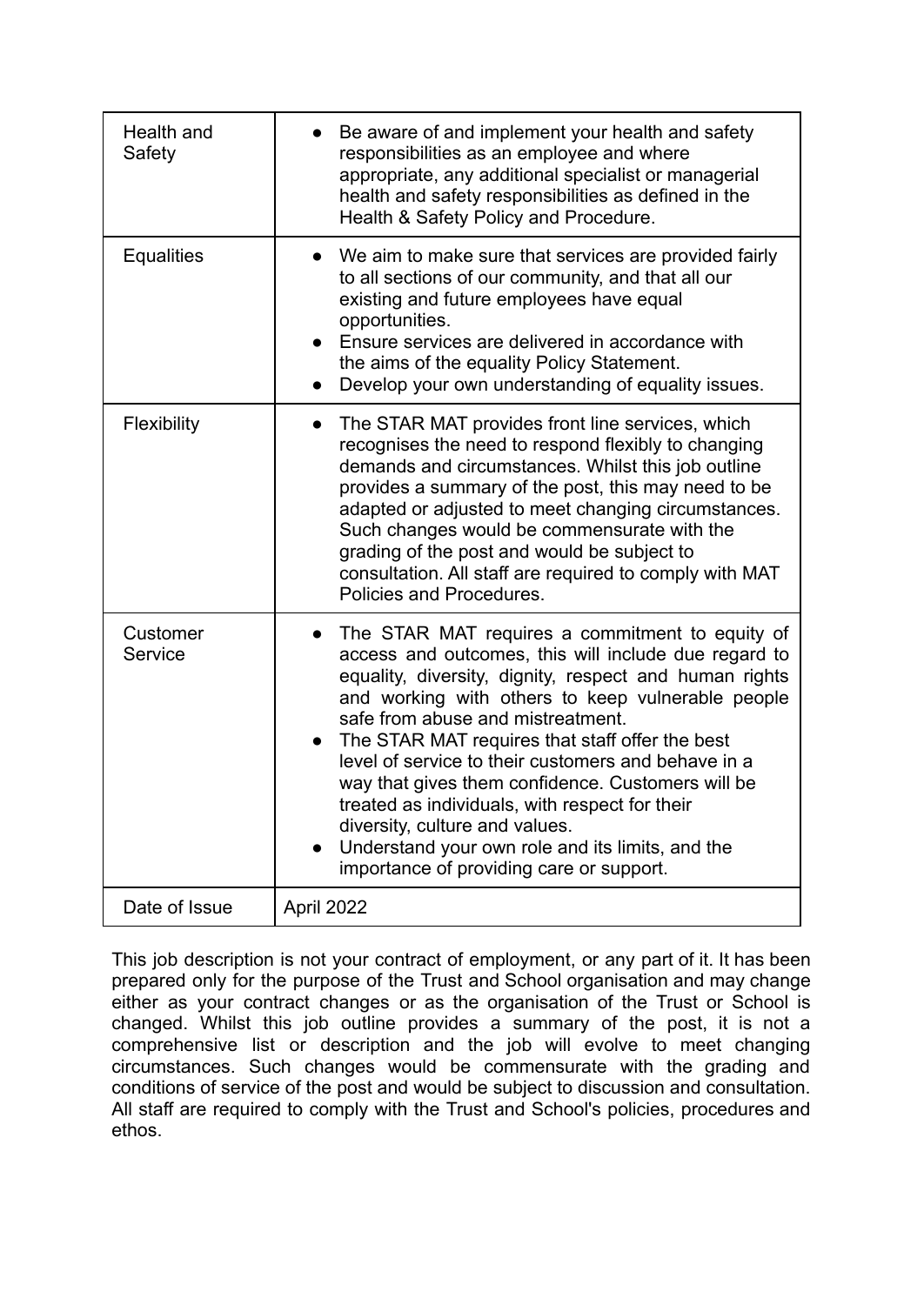Elements of the Job Description may be re-negotiated at the request of either party and with the agreement of both. The post holder may, in addition, be asked to carry out other reasonable duties within the MAT, (which could involve working at other schools), as may be required for the benefit of the school and the students' education and well-being.

In relation to Data Protection, Information Security and Confidentiality, all staff are required to comply with the STAR MAT and school's policies, and supporting documentation in respect of these issues.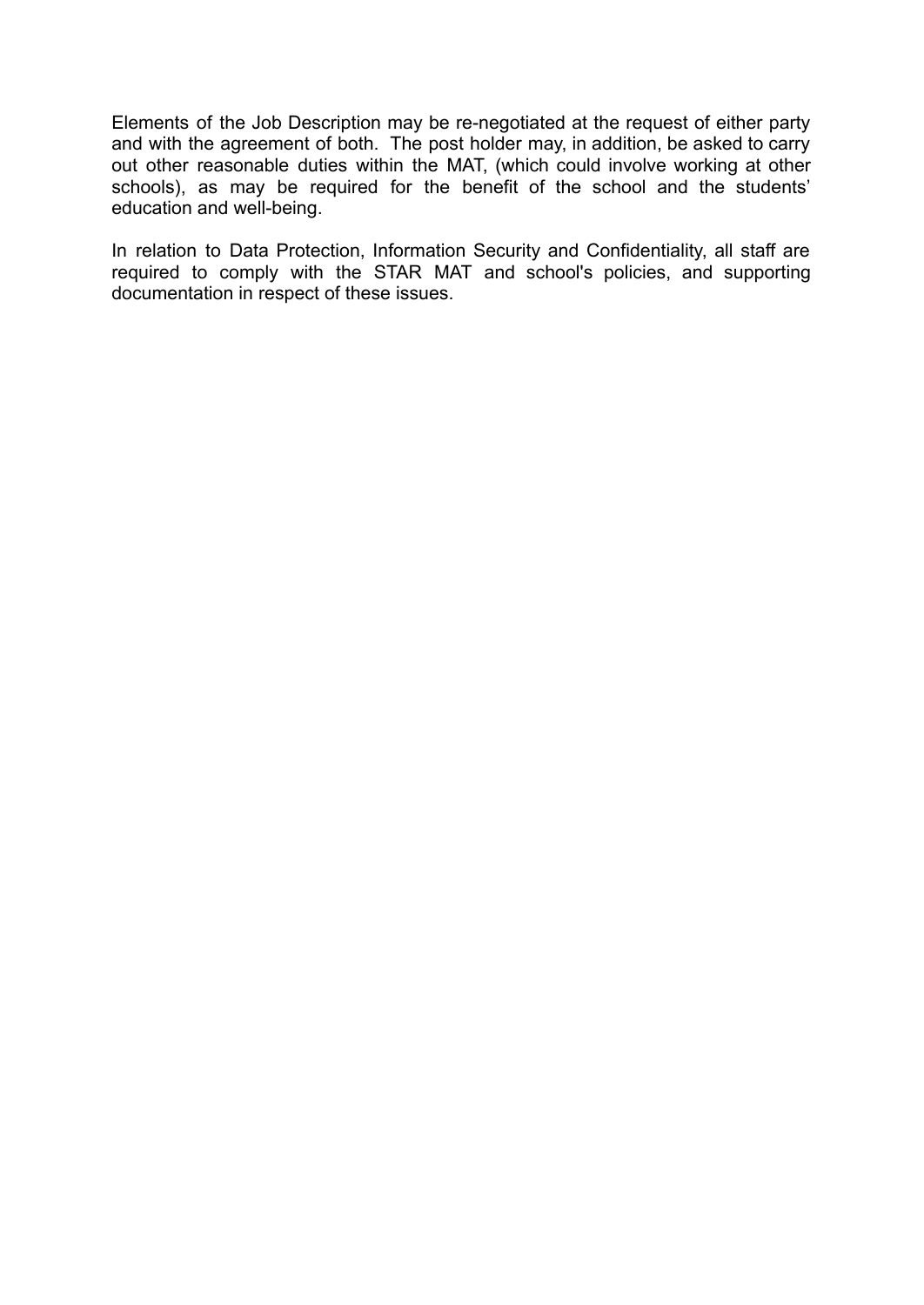

# **PERSON SPECIFICATION – RECEPTIONIST/ADMINISTRATOR**

| <b>Essential Upon Appointment</b>                | <b>Desirable On Appointments</b>               |
|--------------------------------------------------|------------------------------------------------|
| Knowledge                                        |                                                |
| Knowledge of administration and office           | Knowledge of school administration             |
| systems                                          | systems                                        |
| <b>Experience</b>                                | Previous experience in an                      |
|                                                  | administrative/clerical role                   |
|                                                  | Experience of working in a school<br>$\bullet$ |
|                                                  | environment                                    |
| <b>Occupational Skills</b>                       |                                                |
| Computer literate                                |                                                |
| Excellent interpersonal and                      |                                                |
| communication skills                             |                                                |
| Satisfactory level of numeracy and               |                                                |
| literacy skills                                  |                                                |
|                                                  |                                                |
| Qualifications                                   |                                                |
| <b>GCSE Maths Grade C</b>                        |                                                |
| <b>GCSE English Grade C</b>                      |                                                |
|                                                  |                                                |
| <b>Personal Qualities</b>                        |                                                |
| Excellent interpersonal skills                   |                                                |
| Ability to work independently, take<br>$\bullet$ |                                                |
| direction and work as part of a team             |                                                |
| High standards and expectations of<br>$\bullet$  |                                                |
| self and others                                  |                                                |
| Good time management, punctuality                |                                                |
| and organisational skills                        |                                                |
| Able to maintain confidentiality,                |                                                |
| enthusiasm and sense of humour                   |                                                |
| Ability to work to deadlines                     |                                                |
|                                                  |                                                |
| <b>Other Requirements</b>                        | Sense of humour!                               |
| Ability to form and maintain                     | <b>Pleasant manner</b>                         |
| appropriate relationships and                    |                                                |
| personal boundaries with children,               |                                                |
| young people and members of staff                |                                                |
| Ability to adhere to the STAR MAT's              |                                                |
| and school's policies and ethos                  |                                                |